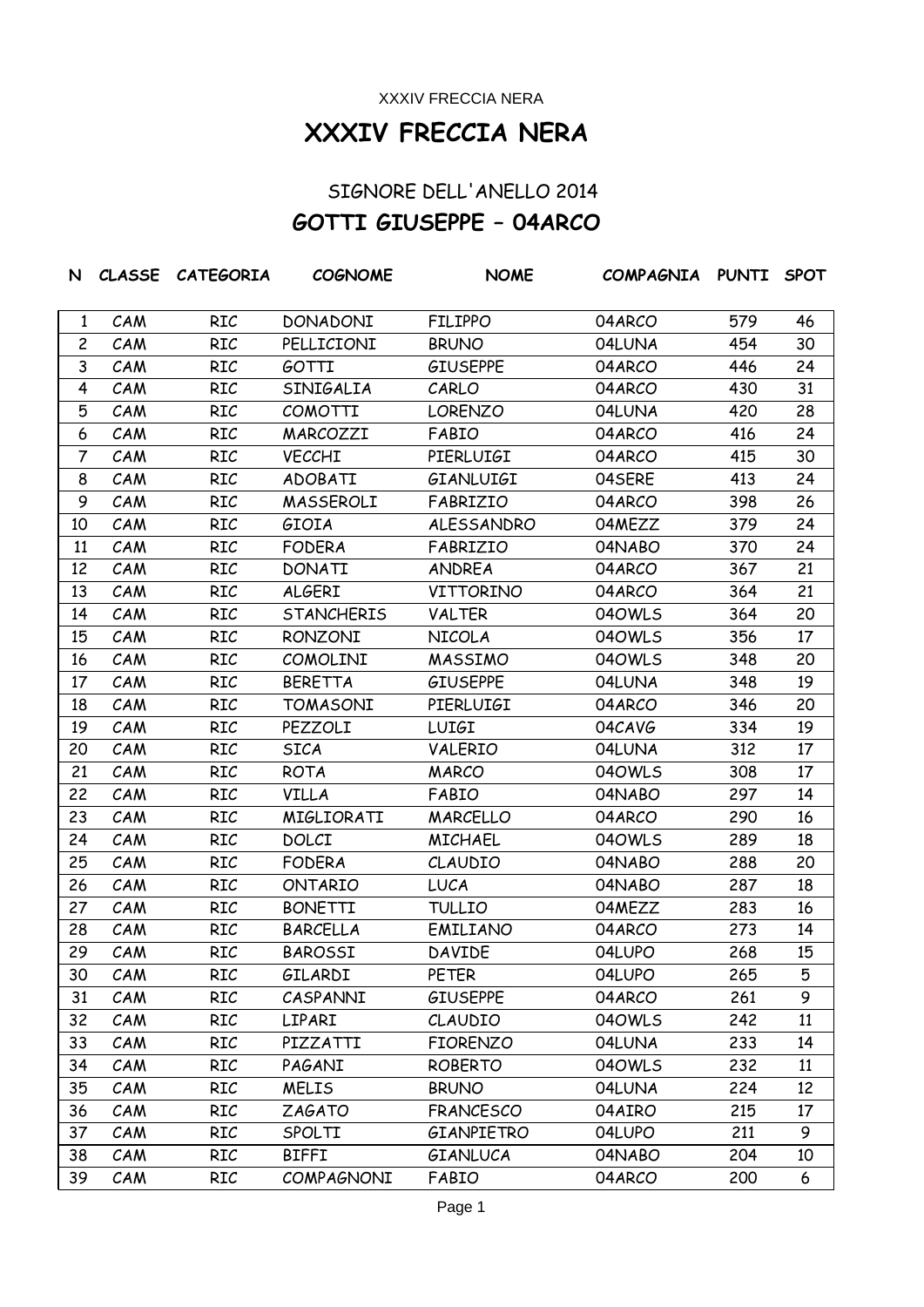## XXXIV FRECCIA NERA

| 40             | CAM | RIC        | NESPOLI           | CLAUDIO          | 04SERE      | 199 | 9              |
|----------------|-----|------------|-------------------|------------------|-------------|-----|----------------|
| 41             | CAM | <b>RIC</b> | <b>BARENGHI</b>   | GIOVANNI         | 04NABO      | 183 | 8              |
|                |     |            |                   |                  |             |     |                |
| $\mathbf{1}$   | CAM | LB         | PELIS             | CLAUDIO          | 04ARCO      | 413 | 25             |
| $\overline{c}$ | CAM | LB         | <b>ROTTIGNI</b>   | <b>MASSIMO</b>   | 04CAVG      | 383 | 28             |
| 3              | CAM | LB         | <b>CENTURIONI</b> | FABIO            | 04ARCH      | 375 | 25             |
| 4              | CAM | LB         | <b>SONZOGNI</b>   | <b>MIRKO</b>     | 04MEZZ      | 357 | 25             |
| 5              | CAM | LB         | CAZZANIGA         | ANGELO           | 04PARK      | 351 | 19             |
| 6              | CAM | LB         | GIOIA             | <b>FRANCESCO</b> | 04MEZZ      | 351 | 19             |
| 7              | CAM | LB         | <b>MARCHESE</b>   | <b>ENRICO</b>    | 04LUNA      | 349 | 23             |
| 8              | CAM | LB         | <b>BENAGLIA</b>   | <b>ORFEO</b>     | 04LUNA      | 338 | 17             |
| 9              | CAM | LB         | <b>MICHELETTI</b> | <b>OSVALDO</b>   | 04OWLS      | 327 | 21             |
| 10             | CAM | LB         | <b>GORGHETTO</b>  | DARIO            | 04ARCH      | 322 | 19             |
| 11             | CAM | LB         | ZANCHI            | GIULIO           | 04ARCO      | 311 | 16             |
| 12             | CAM | LB         | BARABANTI         | <b>PIETRO</b>    | 040WLS      | 294 | 16             |
| 13             | CAM | LB         | CASTELLI          | <b>OSCAR</b>     | 04LUPO      | 290 | 20             |
| 14             | CAM | LB         | RAVASIO           | <b>LUCA</b>      | 04LUNA      | 275 | 17             |
| 15             | CAM | LB         | <b>FUMAGALLI</b>  | GRAZIANO         | 04CORM      | 258 | 11             |
| 16             | CAM | LB         | <b>BAGGI</b>      | CLAUDIO          | 04ARCO      | 251 | 9              |
| 17             | CAM | LB         | <b>MAGNI</b>      | PAOLO            | 04PARK      | 238 | $\overline{7}$ |
| 18             | CAM | LB         | <b>BUSCA</b>      | <b>CLAUDIO</b>   | 04ARCO      | 236 | 10             |
| 19             | CAM | LB         | LAI               | GIANLUCA         | 04PARK      | 233 | 10             |
| 20             | CAM | LB         | ARIOLDI           | <b>IVAN</b>      | 04LUNA      | 232 | 10             |
| 21             | CAM | LB         | PICENNI           | <b>FIORENZO</b>  | 04LUNA      | 227 | 15             |
| 22             | CAM | LB         | PARIS             | <b>DOMENICO</b>  | 04LUNA      | 223 | 13             |
| 23             | CAM | LB         | PRATELLI          | CLAUDIO          | <b>TEMP</b> | 197 | 6              |
| 24             | CAM | LB         | <b>MADONA</b>     | <b>IVAN</b>      | 040WLS      | 196 | 8              |
| 25             | CAM | LB         | DI PALMA          | GIOACHINO        | 040WLS      | 184 | 9              |
|                |     |            |                   |                  |             |     |                |
| $\mathbf{1}$   | CAM | AS         | <b>MEREGALLI</b>  | <b>MICHELE</b>   | 04PARK      | 249 | 12             |
| $\overline{c}$ | CAM | AS         | MAIOLI            | <b>MARCO</b>     | 04AGRA      | 247 | 19             |
| 3              | CAM | AS         | ZANCHI            | <b>ALVIERO</b>   | 04LUPO      | 247 | 14             |
| 4              | CAM | AS         | COLAIANNI         | NICOLA           | 04ARCO      | 233 | 13             |
| 5              | CAM | AS         | SPINELLI          | OTELLO           | 04PARK      | 225 | 10             |
| 6              | CAM | AS         | MARCHESANI        | PIO VALENTINO    | 04ARCO      | 211 | 12             |
| $\overline{7}$ | CAM | AS         | <b>BONONI</b>     | DARIO            | 04CORM      | 193 | 6              |
|                |     |            |                   |                  |             |     |                |
| $\mathbf{1}$   | CAF | RIC        | MAZZOTTI          | <b>GIULIA</b>    | 04LUNA      | 326 | 18             |
| $\overline{c}$ | CAF | <b>RIC</b> | MAZZOLINI         | PAOLA            | 04ARCO      | 280 | 11             |
| 3              | CAF | <b>RIC</b> | POMA              | <b>JENNI</b>     | 04LUNA      | 247 | 15             |
| 4              | CAF | <b>RIC</b> | <b>ZANCHI</b>     | <b>SOFIA</b>     | 04LUPO      | 228 | 14             |
| 5              | CAF | <b>RIC</b> | PEZZOTTA          | <b>TERESA</b>    | 040WLS      | 198 | 7              |
| 6              | CAF | <b>RIC</b> | RAVASIO           | <b>ELENA</b>     | 04LUPO      | 176 | 5              |
| $\overline{7}$ | CAF | <b>RIC</b> | <b>FUSTINONI</b>  | <b>ROSSELLA</b>  | 04ARCO      | 165 | $\overline{7}$ |
| 8              | CAF | RIC        | SALA              | <b>EMANUELA</b>  | 04ARCO      | 147 | 7              |
| 9              | CAF | <b>RIC</b> | RATTI             | LAURA            | 04NABO      | 144 | 10             |
| 10             | CAF | <b>RIC</b> | CURRO'            | <b>ANNA</b>      | <b>TEMP</b> | 119 | 5              |